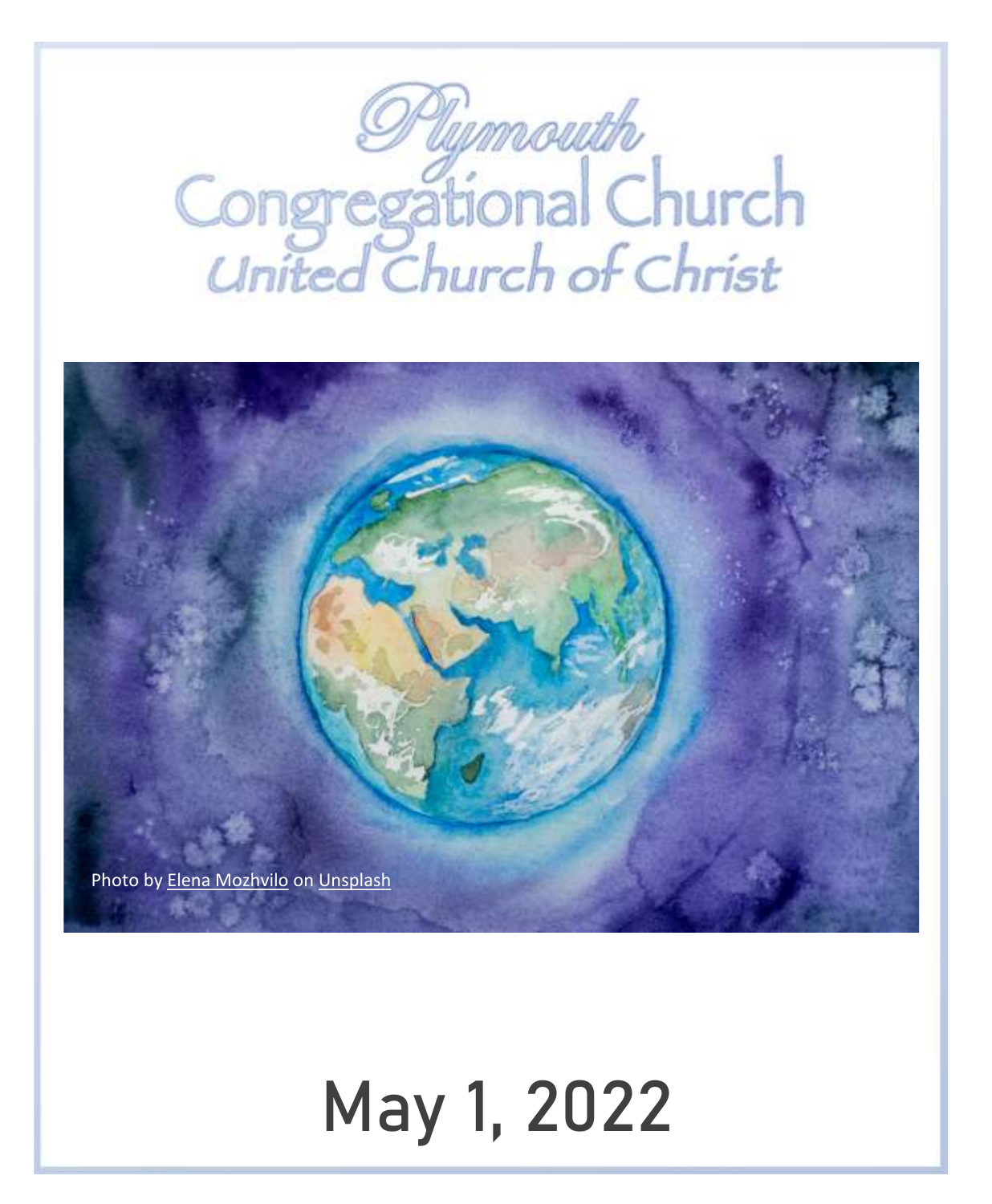### *Plymouth Congregational Church United Church of Christ*

*Welcome! We are glad you have chosen to worship with us this morning. No matter who you are, or where you are on life's journey, you are welcome here! We pray that the Spirit will move through your heart.*

#### **May 1, 2022 • Third Sunday of Easter • 10 a.m.**

*\*An asterisk invites you to stand as you are able, in body or spirit.*

Prelude

Greeting and Welcome **Pastor Charles Pastor Charles** 

Announcements

- New sign-up sheet in the narthex for liturgists for May & June.
- Weekly prayer group currently on pause, trying to find a new time.
- Silent Auction fundraiser: Ed Field has generously donated a beautiful photograph of Lake McDonald.
- Next Sunday we're going to have a Jazz Sunday with some wonderful jazz hymns.

#### Invitation to Worship **Lynn Bolin**

- One: We gather to celebrate the gift of creation!
- *All: We celebrate the God of earth, air, and water!*
- One: Our God has created a wonderous world!
- *All: Let us celebrate and praise God!*

| <b>Gathering Hymn</b> | "For the Beauty of the Earth" | 26 (NCH) |
|-----------------------|-------------------------------|----------|
|                       |                               |          |

Unison Prayer *(please be seated)* Lynn Bolin

*God of All Creation, we thank you for this beautiful green world. We*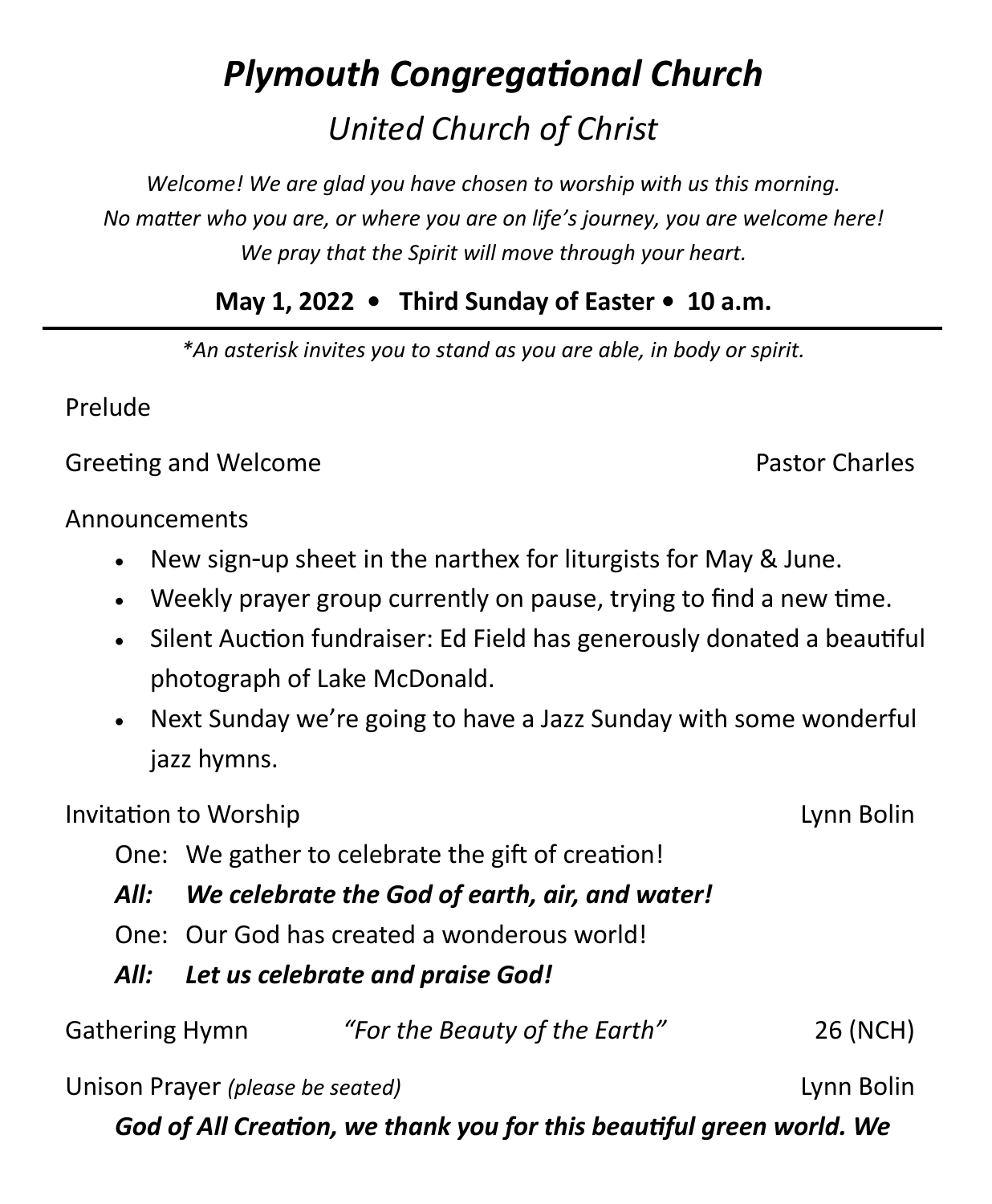*thank you for the miracle of life, and for the bounty of life all around us. Help us to take care of this wonderful world of flowers and trees, mushrooms and animals. Give us insight and understanding, to see you in everything living. And, give us the strength and courage we need to protect and renew our world, so that it can protect and renew us, and all the generations that come after. [We invite you to rest in this brief moment of silence to listen for God's loving message for you this day.] (30 seconds) Amen.* 

Assurance of Grace **Pastor Charles** Pastor Charles

People of God, hear the good news! God has set us to be the caretakers of the Earth. God would only do that if we were capable of being the caretakers of the Earth. So, know that it is in us to be good stewards, to love and care for all of creation. To do the task that God has set before us, to maintain a world that will provide for and protect all of the creatures in it, including ourselves. God has faith in us, and is our strength. Amen.

Congregational Response 283 (NCH)

*"Touch the Earth Lightly" (verses 1, 3, & 4)*

Prayer of Illumination and Table 1 and Table 1 and Jan Clinard

Eternal God, you are our Creator, Redeemer, and Sustainer. Be with us now as we listen for your word. In Jesus name we pray. Amen.

New Testament Reading **Acts** 9:1-9

Meanwhile Saul, still breathing threats and murder against the disciples of the Lord, went to the high priest and asked him for letters to the synagogues at Damascus, so that if he found any who belonged to the Way, men or women, he might bring them bound to Jerusalem. Now as he was going along and approaching Damascus, suddenly a light from heaven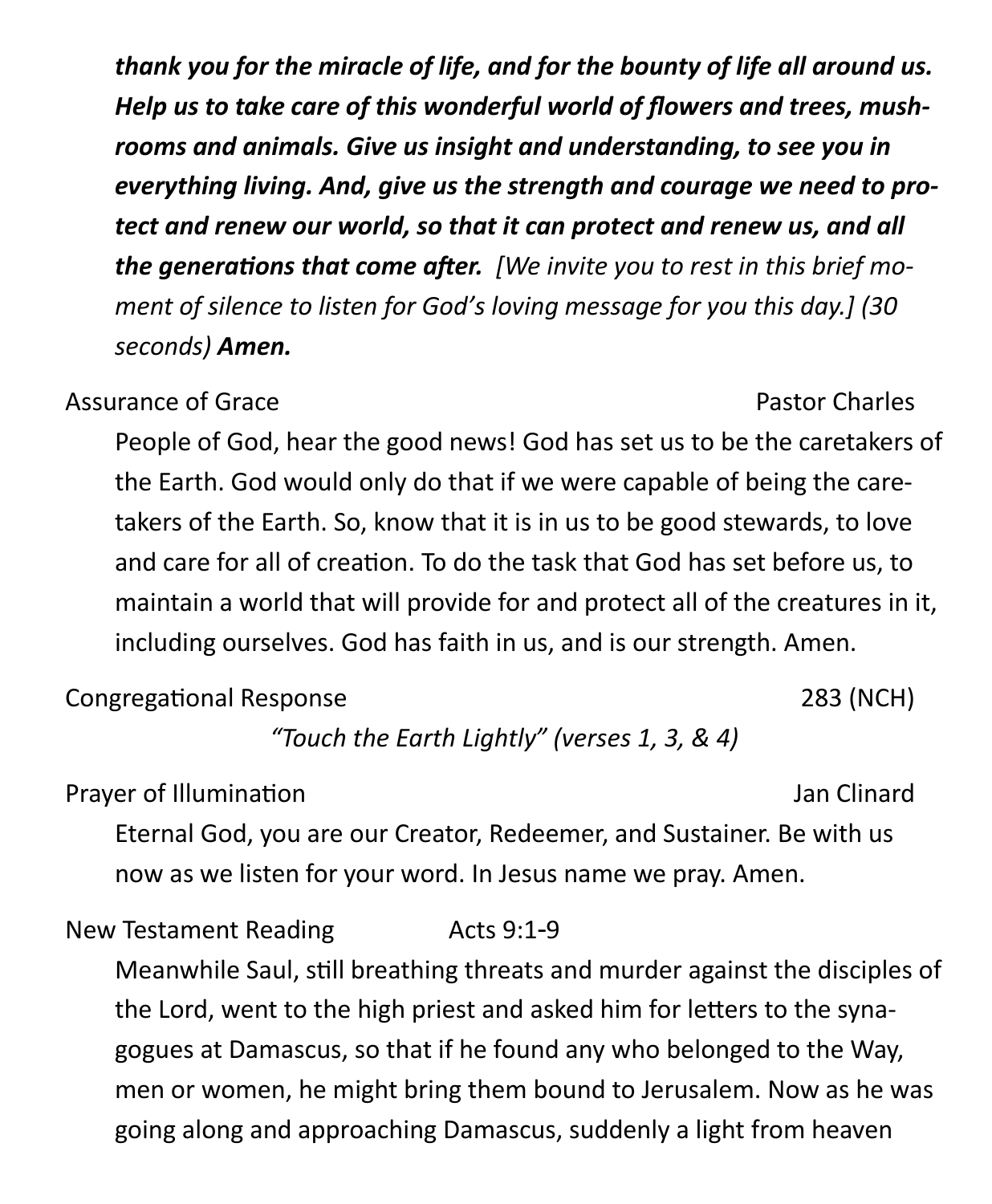flashed around him. He fell to the ground and heard a voice saying to him, "Saul, Saul, why do you persecute me?" He asked, "Who are you, Lord?" The reply came, "I am Jesus, whom you are persecuting. But get up and enter the city, and you will be told what you are to do." The men who were traveling with him stood speechless because they heard the voice but saw no one. Saul got up from the ground, and though his eyes were open, he could see nothing; so they led him by the hand and brought him into Damascus. For three days he was without sight, and neither ate nor drank.

| Anthem                | "Lamb of God" | insert              |
|-----------------------|---------------|---------------------|
| <b>Gospel Reading</b> | John 21:1-17  | Rev. Robyn Morrison |

After these things Jesus showed himself again to the disciples by the Sea of Tiberias; and he showed himself in this way. Gathered there together were Simon Peter, Thomas called the Twin, Nathanael of Cana in Galilee, the sons of Zebedee, and two others of his disciples. Simon Peter said to them, "I am going fishing." They said to him, "We will go with you." They went out and got into the boat, but that night they caught nothing. Just after daybreak, Jesus stood on the beach; but the disciples did not know that it was Jesus. Jesus said to them, "Children, you have no fish, have you?" They answered him, "No." He said to them, "Cast the net to the right side of the boat, and you will find some." So, they cast it, and now they were not able to haul it in because there were so many fish. That disciple whom Jesus loved said to Peter, "It is the Lord!" When Simon Peter heard that it was the Lord, he put on some clothes, for he was naked, and jumped into the sea. But the other disciples came in the boat, dragging the net full of fish, for they were not far from the land, only about a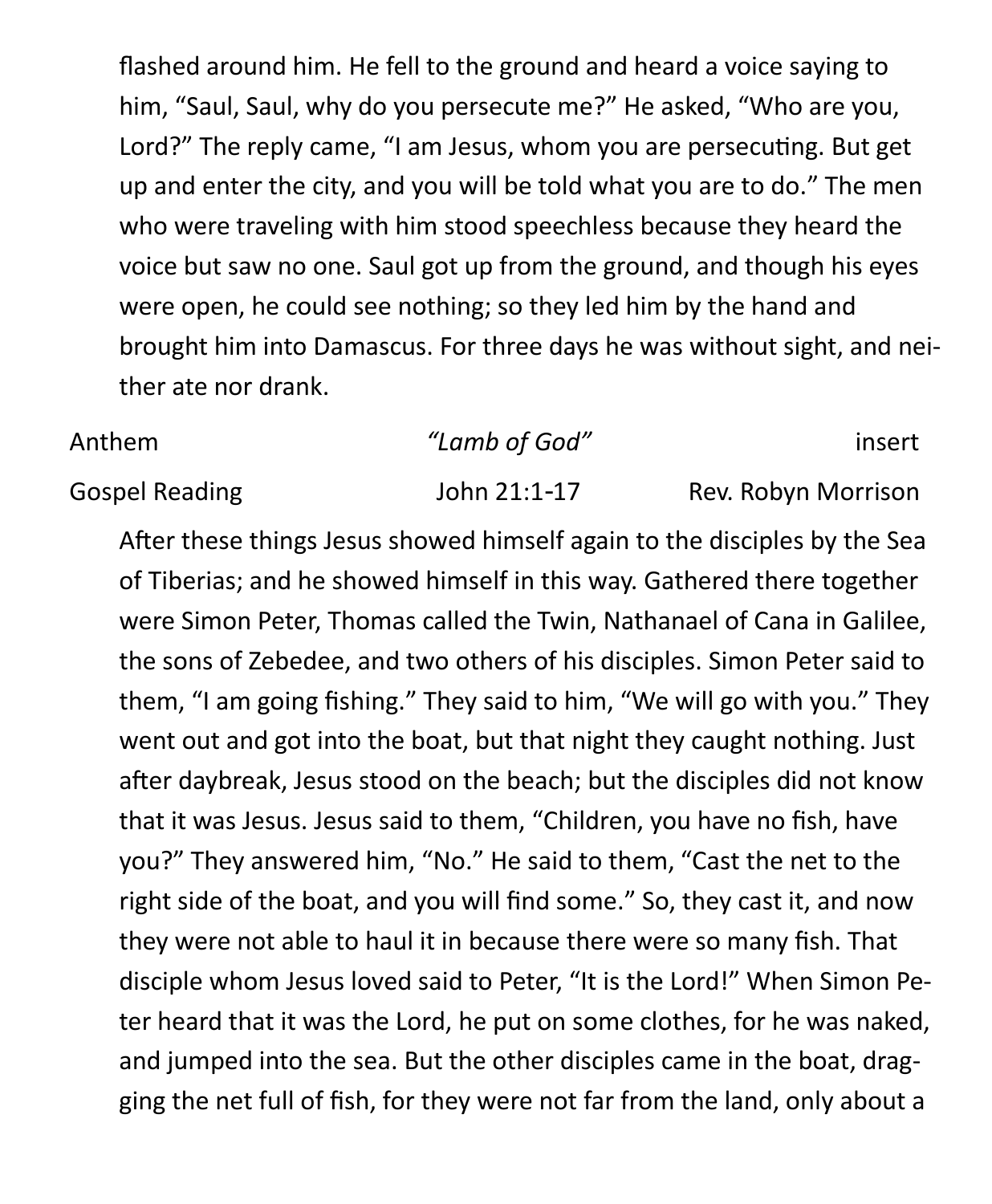hundred yards off. When they had gone ashore, they saw a charcoal fire there, with fish on it, and bread. Jesus said to them, "Bring some of the fish that you have just caught." So, Simon Peter went aboard and hauled the net ashore, full of large fish, a hundred fifty-three of them; and though there were so many, the net was not torn. Jesus said to them, "Come and have breakfast." Now none of the disciples dared to ask him, "Who are you?" because they knew it was the Lord. Jesus came and took the bread and gave it to them, and did the same with the fish. This was now the third time that Jesus appeared to the disciples after he was raised from the dead. When they had finished breakfast, Jesus said to Simon Peter, "Simon, son of John, do you love me more than these?" He said to him, "Yes, Lord; you know that I love you." Jesus said to him, "Feed my lambs." A second time he said to him, "Simon, son of John, do you love me?" He said to him, "Yes, Lord; you know that I love you." Jesus said to him, "Tend my sheep." He said to him the third time, "Simon, son of John, do you love me?" Peter felt hurt because he said to him the third time, "Do you love me?" And he said to him, "Lord, you know everything; you know that I love you." Jesus said to him, "Feed my sheep.

#### Pastoral Reflection

Musical Reflection *"Near to the Heart of God"* Dr. Steve Michelson Invitation to the Table **Pastor Charles Pastor Charles** No matter who you are, or what you believe, God invites you to this table. Jesus has prepared the meal, and the table is ready. Great Prayer of Thanksgiving *(responsively)* Rev. Robyn Morrison

God be with you.

*And also with you.*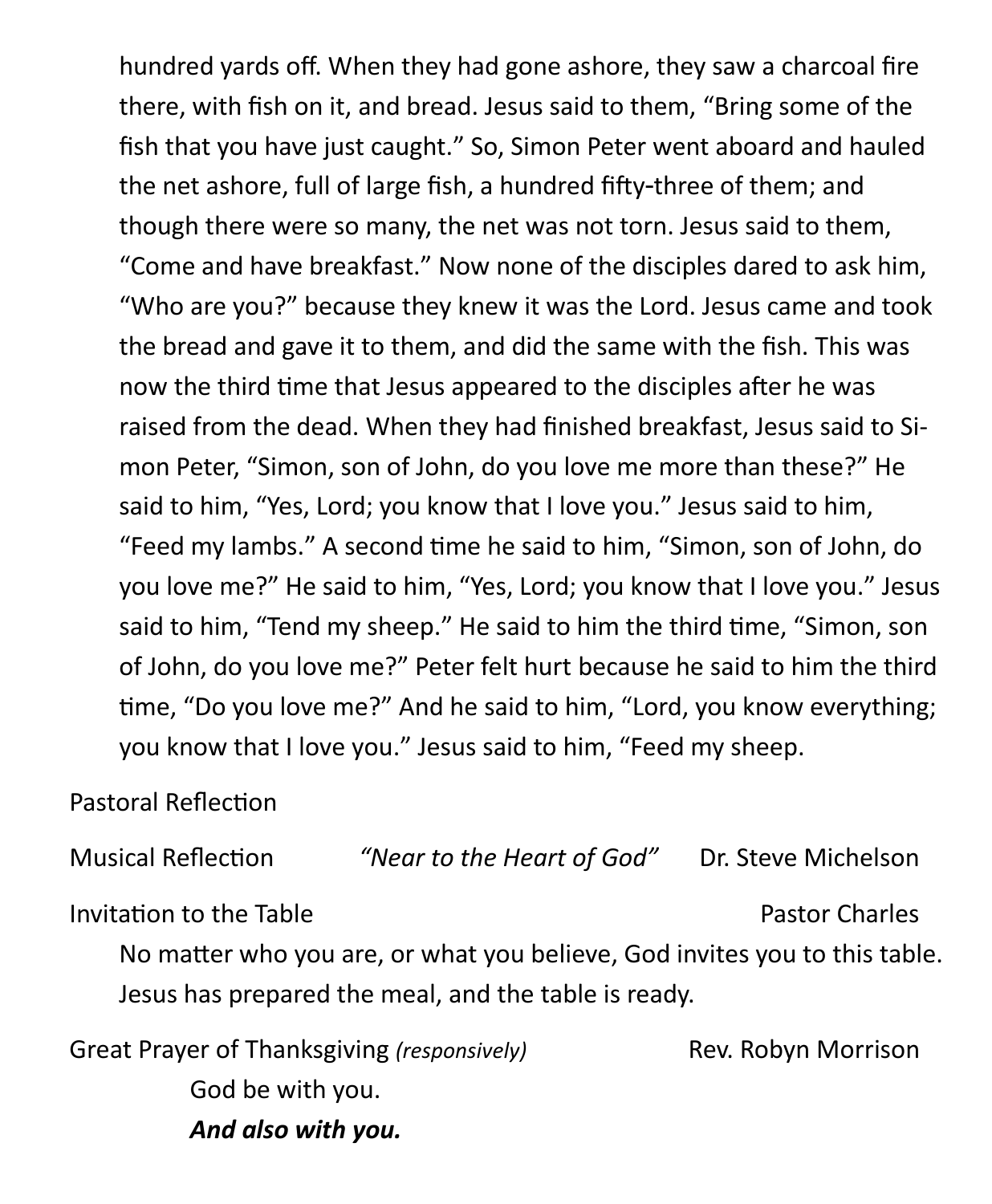Lift up your hearts *We lift them up to God.* Let us give thanks to God. *It is right to give our thanks and praise.*

We give you thanks, O God, for the beauty of creation, for the blessings and miracles of everyday life, and for the gift of life. You set us in this world to be truthtellers and peacemakers, living in harmony with all of creation. We give thanks that when we turn from the ways of peace, you call us back with love.

#### *We see the light, we know of love, through you.*

Jesus shows us the way to a new world community, one in which the last is first, justice prevails, and resources are shared, so that all people may lead lives of dignity and feel valued. The world rebelled against his message, and he was crucified out of fear. But death cannot defeat life. Jesus breathed the Spirit upon his followers and gave birth to the church, Christ's body in the world.

#### *Living Christ ever present; we welcome you in our lives.*

The Communion Prayer **Pastor Charles** Pastor Charles

Gracious God, pour out your Spirit upon us and upon these your gifts of bread and grapes from the earth. By your Spirit make us one with all who share this feast. Unite us in love, and energize us to work for a world of peace and justice for all.

Creator of All Things, we thank you for your renewing spirit. We thank you for your blessings of creation, and wonder, thought and imagination. You have been so generous with the abundance and diversity of the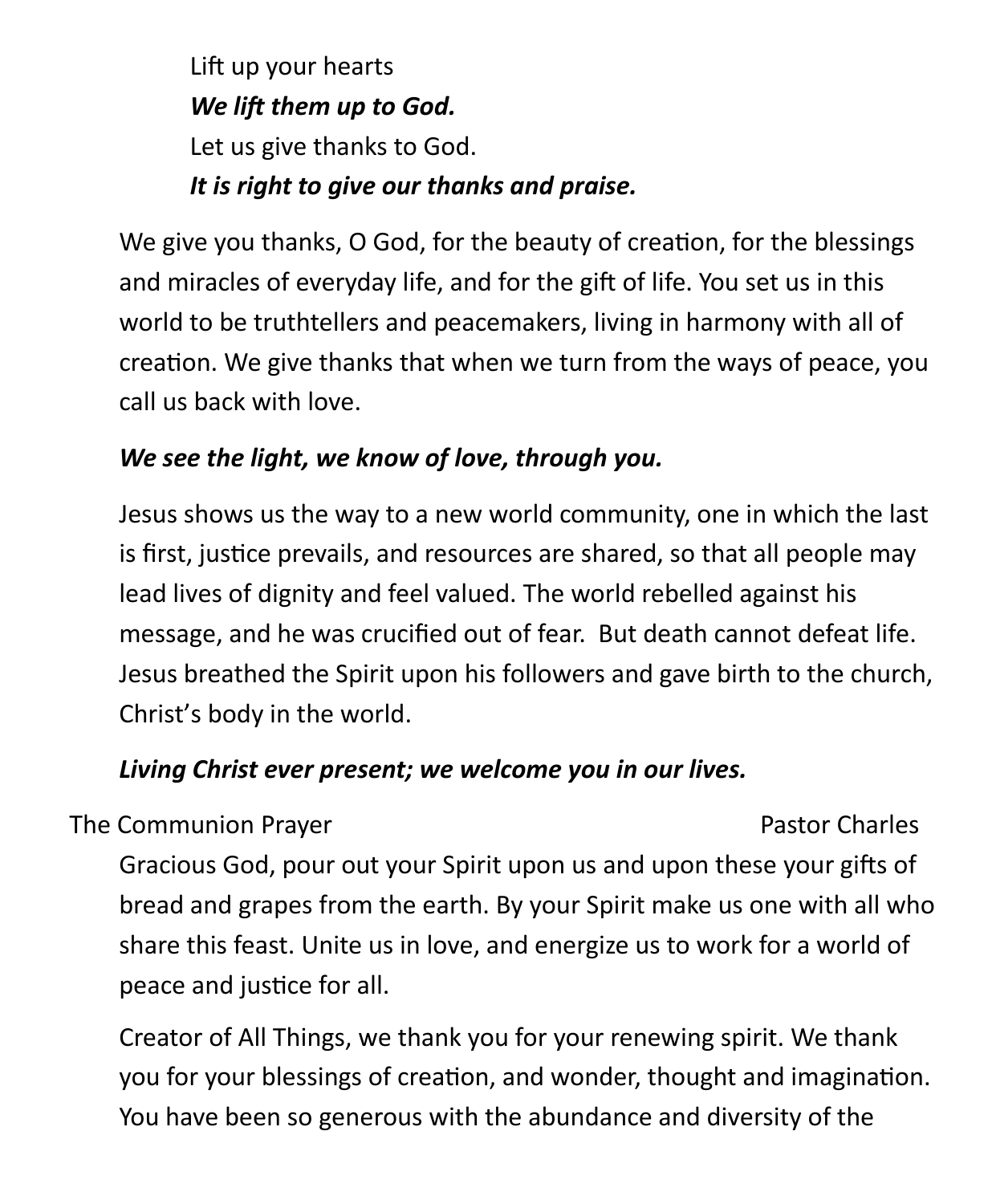world; help us to appreciate it, to welcome it and grow from it. Let us learn from all you have given to us, from the truth and light spoken through your prophets, to the challenges of our everyday lives. Pull us outside of our comfort zones, so that we might be a more understanding, more empathetic, and more open to those who are different from us. Thank you, Jesus, for the blazing fire of hope that you have kindled within us, and for moving in us to be more sympathetic, more generous, and more justice-minded. Thank you, Holy Spirit, for walking with us and for drawing us ever closer together, to be one family of God. Help us to take care of each other, and to love each other the way that you love us. Mother and Father of us all, we ask that you be with all of those for whom no one ever prays, and move in us, that we might work to heal this world that is our home before it is too late.

God of All, we offer special prayers for the people of Ukraine, Ed Canty, Giles Walker, and Lorraine Hopgood. We lift up Margy "Marghee" Kohl, Nathan Schreder "Schrader", and Jay Sheldon as they go through cancer treatment. We pray for Ben Sweeney, Evelyn Nelson, Marlyce "Marliss" Taylor, and Art and Clara Gilreath.

Our Father, who art in heaven, hallowed be thy name, Thy kingdom come, thy will be done, On Earth, as it is in Heaven. Give us this day our daily bread, And forgive us our debts, as we forgive our debtors, And lead us not into temptation, But, deliver us from evil, For thine is the kingdom, and the power, and the glory forever.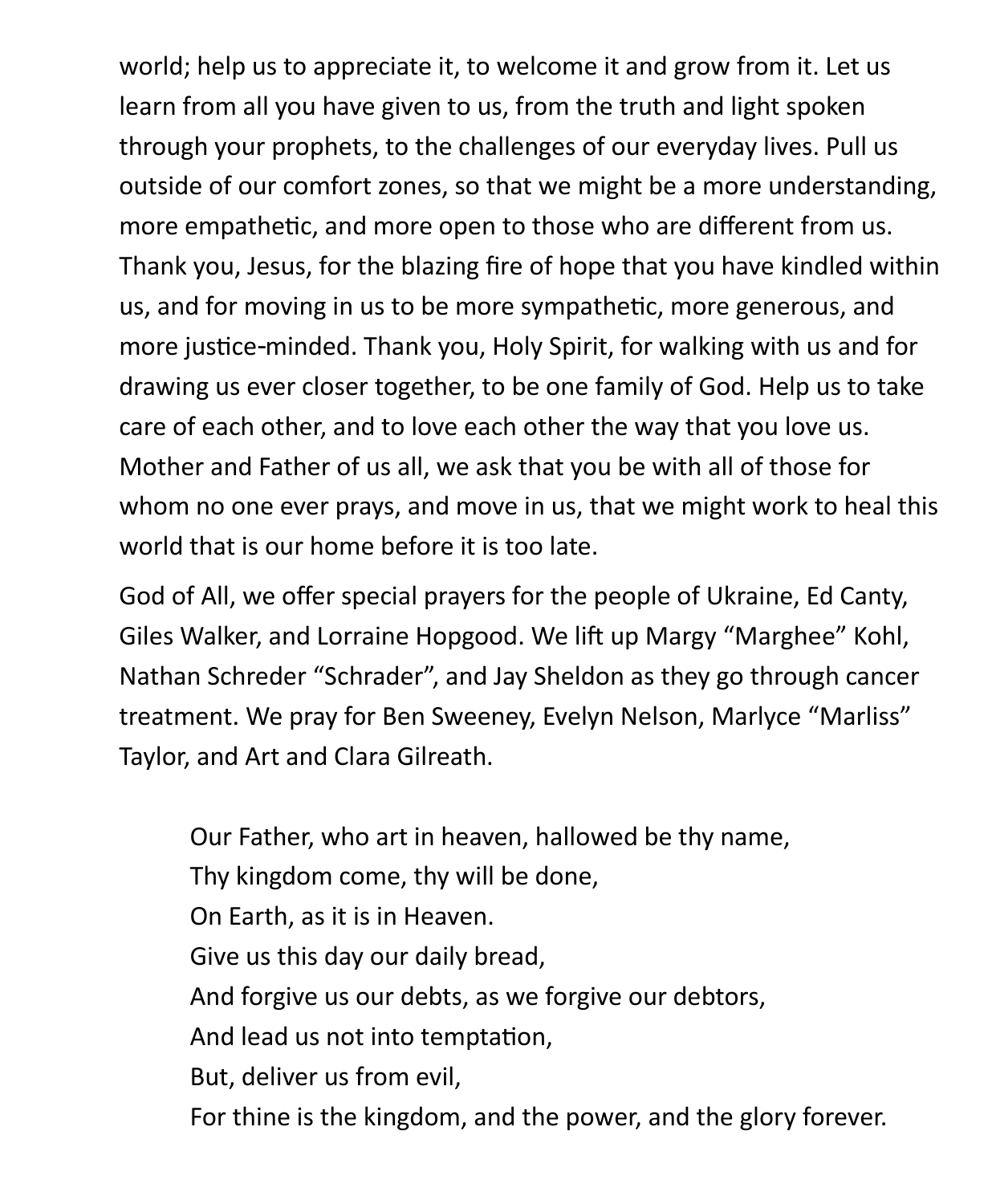Amen.

God's People Receive the Gifts of God

*Bread*

On the night that Jesus was arrested, he was celebrating the Passover with his friends, to remember the time that God freed the Israelites from slavery in Egypt. The Israelites had to leave so quickly that their bread didn't have time to rise, and so the bread became a symbol of freedom. But, this Passover was different, because Jesus said that he was the bread, because he would free them from sin and from death. And, after he blessed it, he broke it saying, "This is my body, broken for you. Whenever you eat of it, remember me."

*Cup*

In the same manner after supper, he took the cup. And, after he poured into it, he blessed it saying, "This cup is the new covenant, sealed in my blood. I am the vine, and you are the branches, cut off from me, you can do nothing. Whenever you drink of it, remember me."

For as often as we eat this bread and drink this cup, we proclaim the saving life, death, and resurrection of our Lord Jesus Christ until he comes again.

Communion Hymn *"Jesus Calls Us" (verses 1, 3-5)* 172 (NCH)

An Invitation to Share Our Gifts **Pastor Charles** Pastor Charles

**Offertory** 

Doxology *(unison)*

*Praise God, from whom all blessings flow, Praise God, all creatures here below,*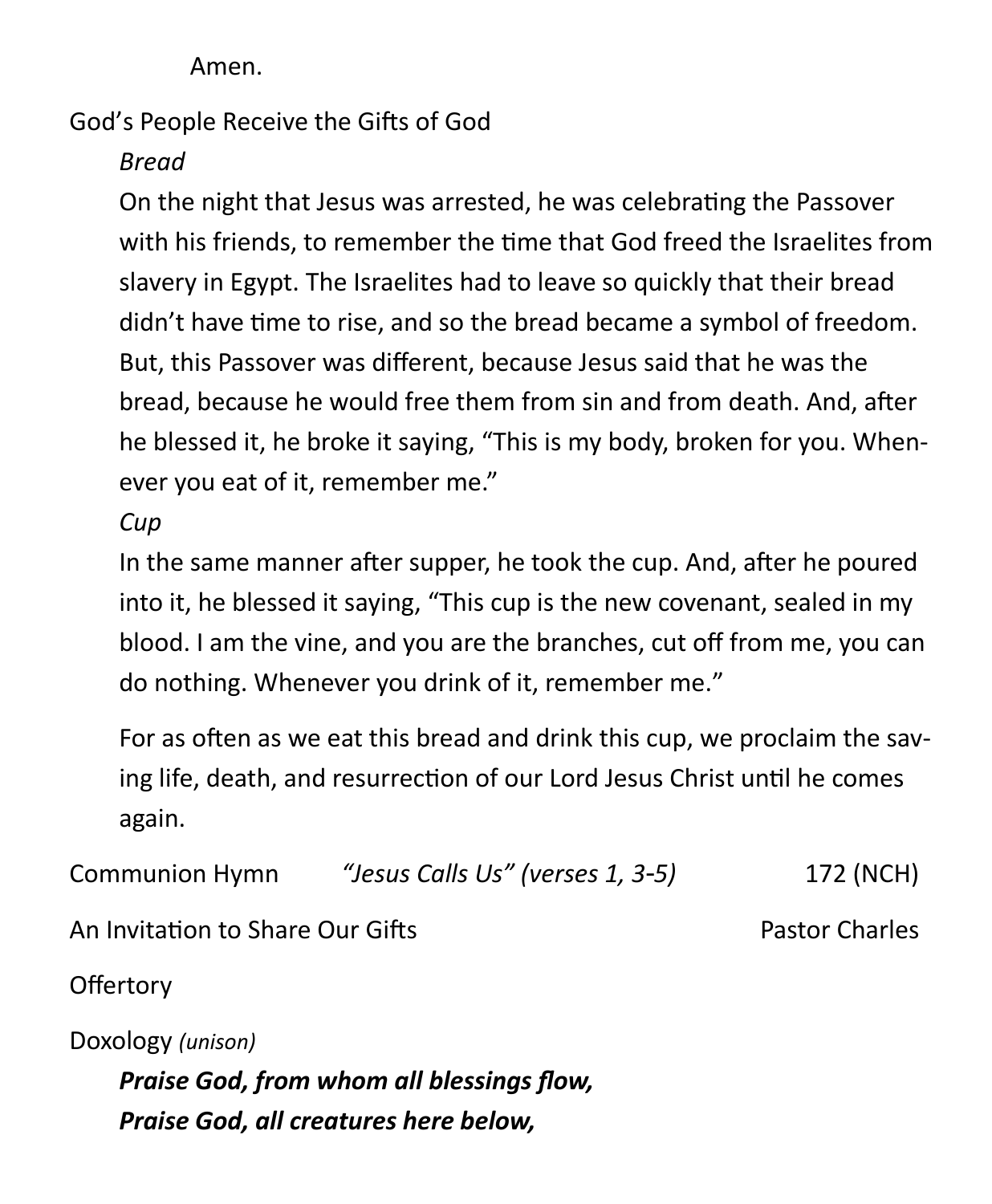| Praise God above, ye heavenly host,<br><b>Creator, Christ, and Holy Ghost. Amen</b> |                             |                       |  |
|-------------------------------------------------------------------------------------|-----------------------------|-----------------------|--|
| <b>Prayer of Dedication</b>                                                         |                             |                       |  |
| Departing Hymn                                                                      | "This is My Father's World" | insert                |  |
| Charge                                                                              |                             | Rev. Robyn Morrison   |  |
| <b>Benediction</b>                                                                  |                             | <b>Pastor Charles</b> |  |
| <b>Congregational Blessing</b>                                                      | "Go Out Now in Peace"       |                       |  |
| Postlude                                                                            |                             |                       |  |
|                                                                                     |                             |                       |  |

*Everyone is invited to sit and enjoy, or to depart, as you choose. Join us for fellowship in the Fireside Room.*